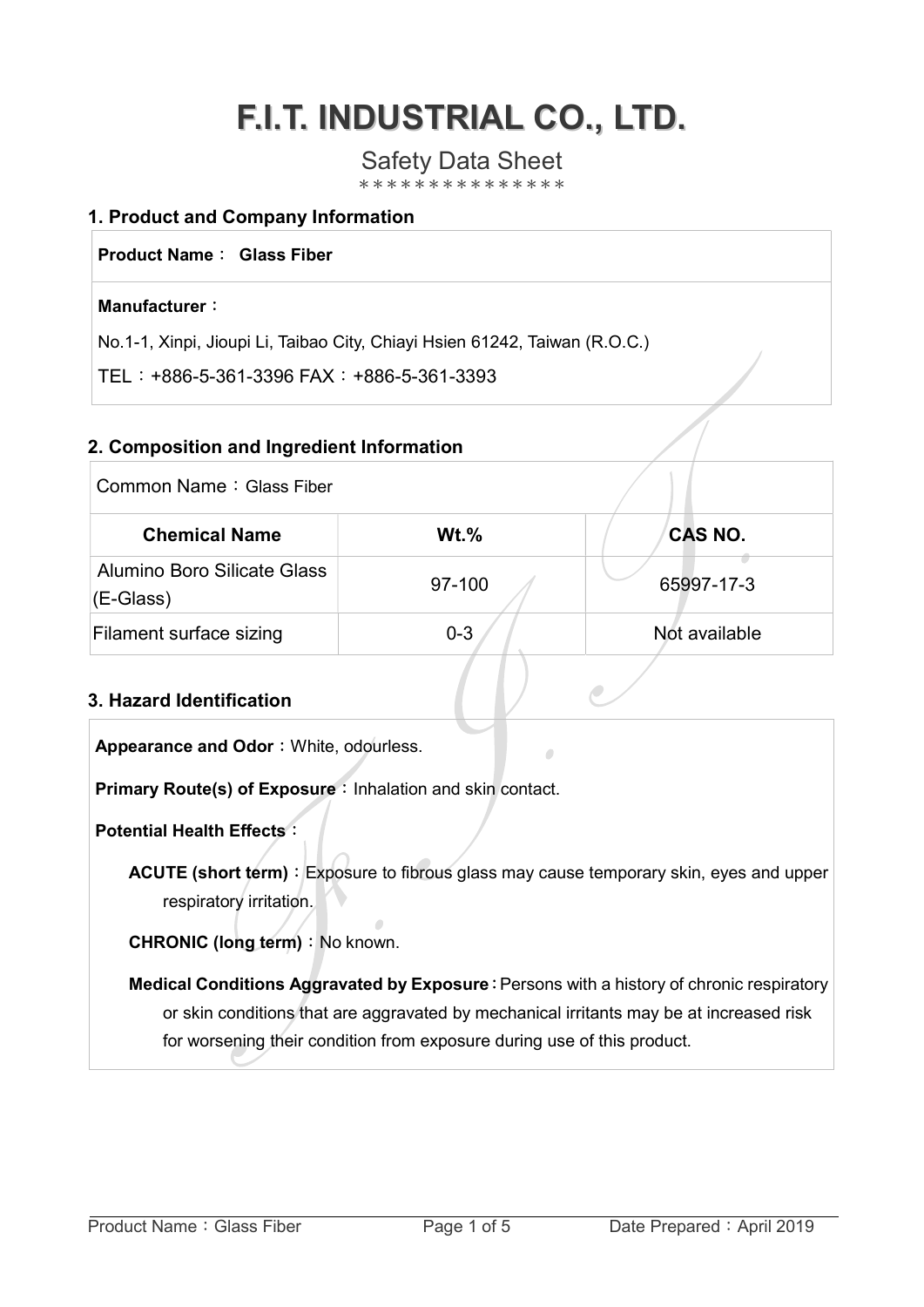### Safety Data Sheet

\*\*\*\*\*\*\*\*\*\*\*\*\*

#### 4. First-Aid Measures

Inhalation: Inhalation of glass fiber may result in irritation of the upper respiratory tract (mouth, nose and throat).

Skin Contact: Skin contact with dusts and fibers may produce itching and temporary mechanical irritation.

Eye Contact: Eye contact with glass fiber may produce temporary mechanical irritation.

Ingestion: Temporary mechanical irritation of the digestive tract. Observe individual. If symptoms develop, consult a physician.

#### 5. Fire Fighting Measures

Flash Point and Method: NA (Not applicable)

Flammability Limits (%): NA

Auto Ignition Temperature: NA

Extinguishing Media: Water, foam, carbon dioxide, dry chemical.

Ä

Unusual Fire and Explosion Hazards: No known.

Fire Fighting Instructions: In a sustained fire, self-contained breathing apparatus should be worn.

Hazardous Combustion Products: Size may decompose in a fire. Primary decomposition products include CO2, H2O.

#### 6. Accidental Release Measures

Land Spill: NA

Air Release: NA

Water Spill: NA

Ventilation: Local exhaust ventilation should be provide, as necessary, to maintain exposures below established limits.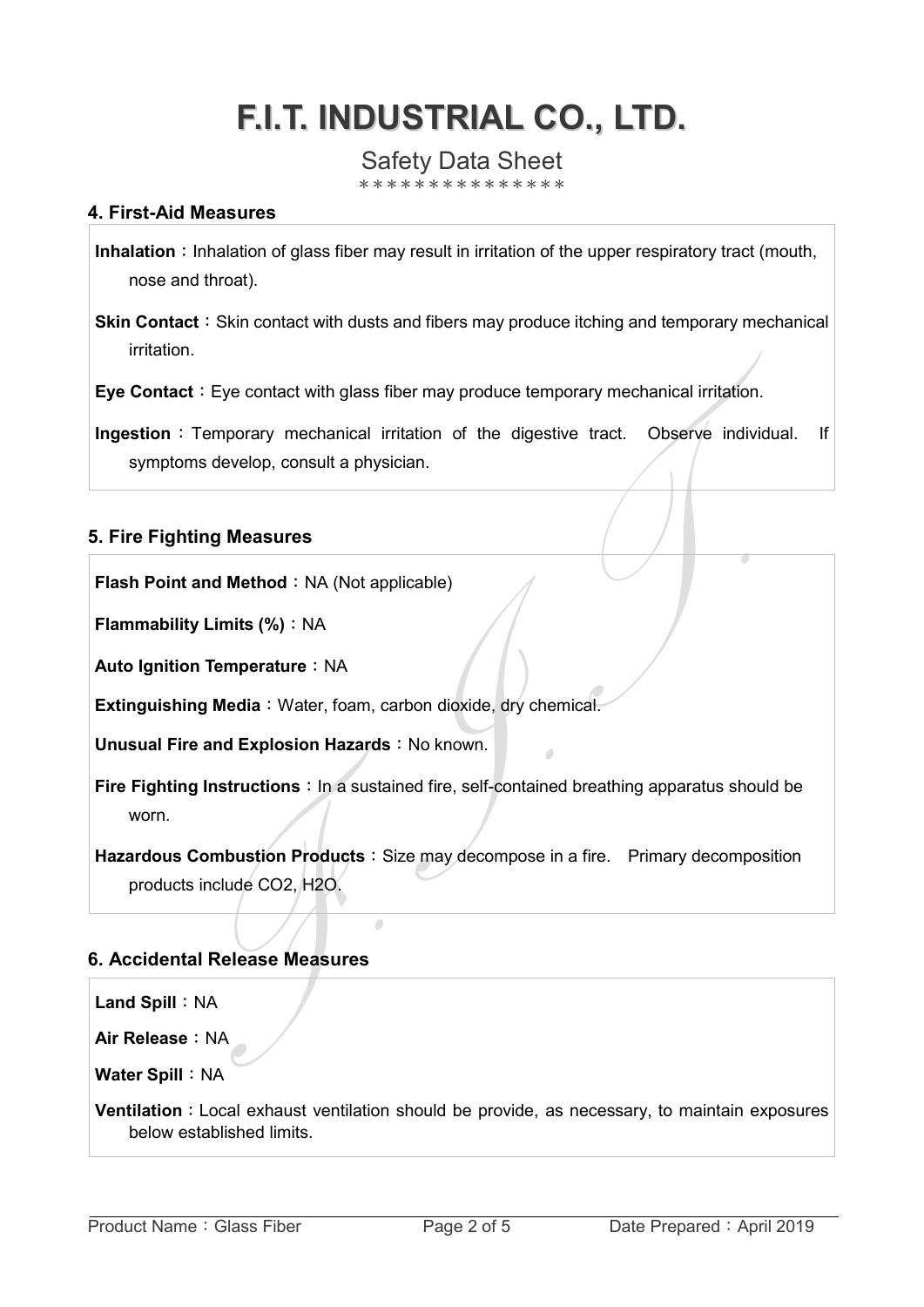### Safety Data Sheet

\*\*\*\*\*\*\*\*\*\*\*\*\*

#### 7. Handling and Storage

Handling: Avoid contact with eye and skin.

Storage: No special precautions necessary.

#### 8. Exposure Controls and Personal Protection

**Product Exposure Limits: No information was found.** 

Respiratory: Wear an approved respirator when the glass fiber was operated.

Eyes: Safety glasses or goggles.

Footwear: No special requirement.

Clothing: No special requirement

#### 9. Physical and Chemical Properties

| <b>Physical State</b>                        | Solid                 | Odor type               | No Odor        |
|----------------------------------------------|-----------------------|-------------------------|----------------|
| <b>Appearance</b>                            | White                 | <b>Melting point</b>    | $>800^\circ$ C |
| pH                                           | $5 - 7$ (1% aq.)      | <b>Boiling point</b>    | Not available  |
| <b>Flash point</b>                           | Not available         | <b>Evaporation rate</b> | Not available  |
| Vapor pressure                               | Not available         | Vapor density           | Not available  |
| <b>Specific gravity</b>                      | $2.5 \sim 2.7$ (30°C) | Solubility in water     | Insoluble      |
| coefficient:<br>Partition<br>n-octanol/water | Not available         | <b>Volatility</b>       | Not available  |

#### 10. Stability and Reactivity

Stability: Glass fiber is stable under all conditions of use and storage.

Conditions to Avoid: None.

Hazardous Decomposition Products: Decomposition products include CO2 and H2O.

Hazardous Polymerization: Will not occur.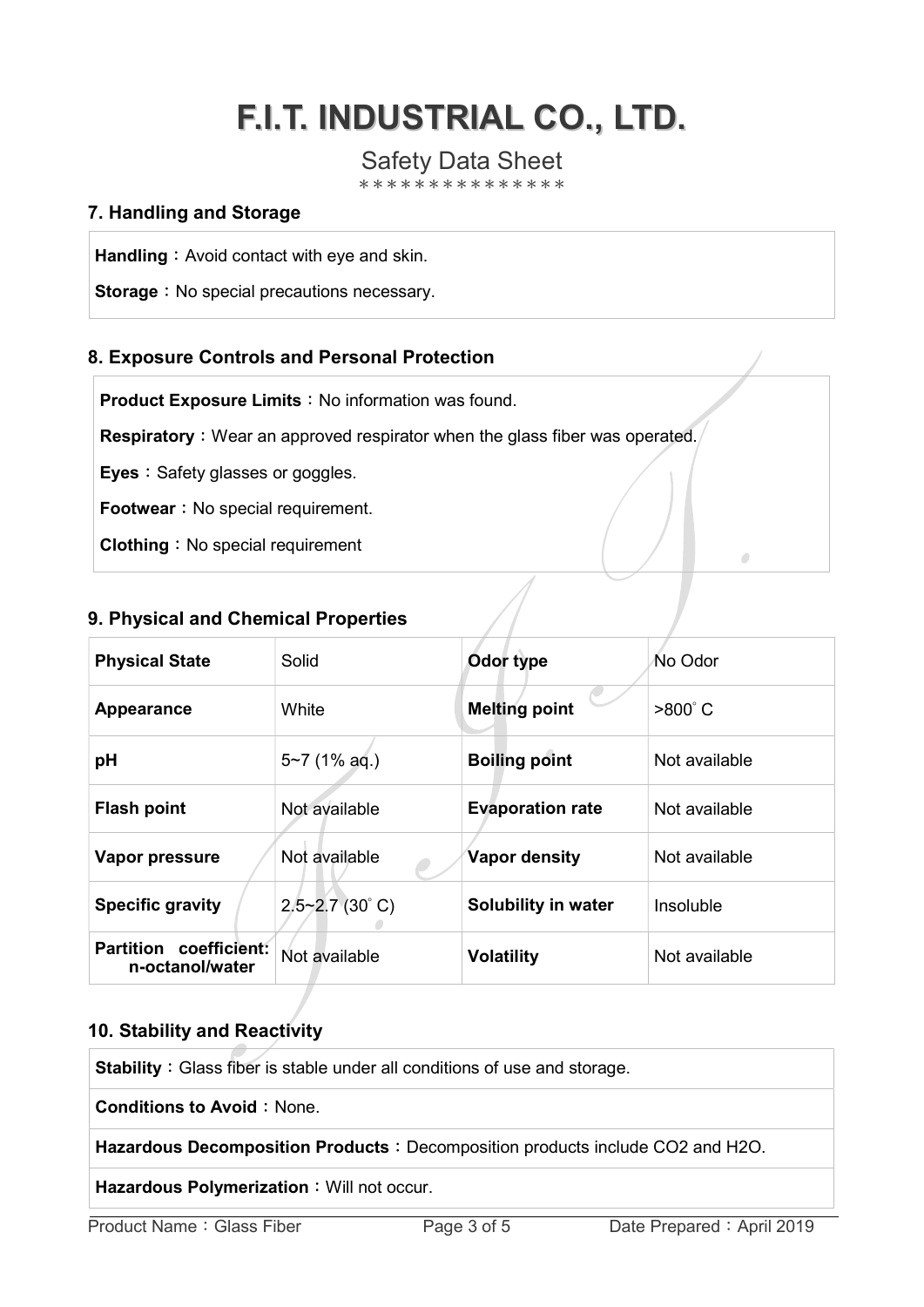### Safety Data Sheet

\*\*\*\*\*\*\*\*\*\*\*\*\*

#### 11. Toxicological Information

Carcinogenicity: There are no known reports of carcinogenicity of glass fiber.

#### 12. Ecological Information

This material is not expected to cause harm to animals, plants or fish.

#### 13. Disposal Considerations

Classification: Disposed material is not a hazardous waste.

Disposal Method: Disposal of waste according to local regulation.

#### 14. Transport Information

DOT Shipping Name: This material is not regulated hazardous materials for transportation.

Hazard Class or Division: NA

Quantity Limitations:NA

#### 15. Regulatory Information

| <b>SARA Title III</b>     |  |
|---------------------------|--|
| <b>Hazard Categories</b>  |  |
| <b>Acute health: Yes</b>  |  |
| <b>Chronis health: No</b> |  |
| Pressure hazard: No       |  |
| Reactivity hazard : No    |  |
| Fire hazard: No           |  |

Ò

 $\overline{\phantom{a}}$